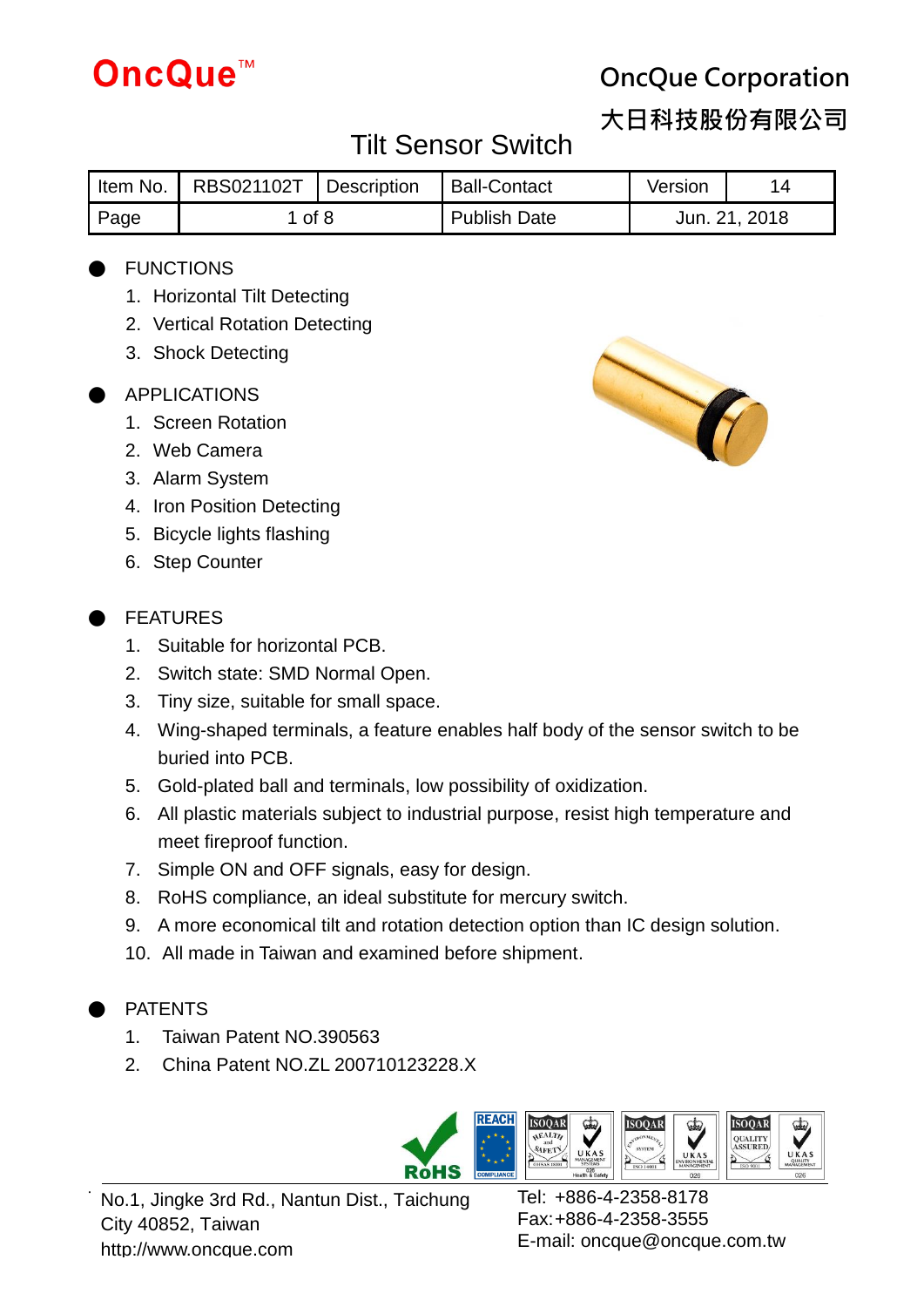

**大日科技股份有限公司**

#### Tilt Sensor Switch

|        | I Item No.   RBS021102T   Description |  | Ball-Contact        | Version | 14            |
|--------|---------------------------------------|--|---------------------|---------|---------------|
| I Page | $2$ of $8$                            |  | <b>Publish Date</b> |         | Jun. 21, 2018 |

DIMENSIONS / OPERATION / P.C.B. LAYOUT (Unit: mm, Tolerance: ±0.25mm)

Fig. 1



City 40852, Taiwan http://www.oncque.com

.

Fax:+886-4-2358-3555 E-mail: oncque@oncque.com.tw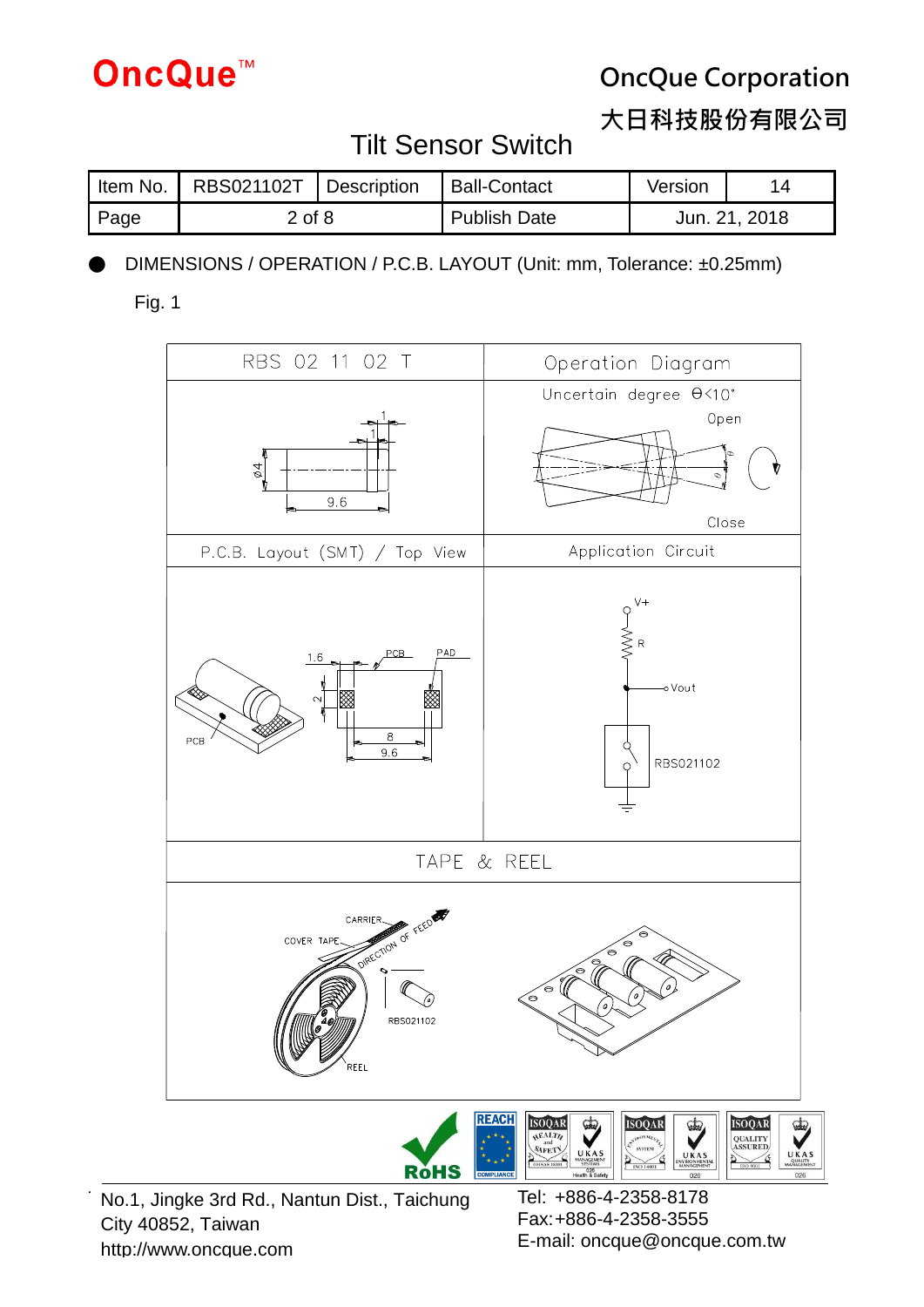

**大日科技股份有限公司**

## Tilt Sensor Switch

|      | Item No.   RBS021102T   Description |  | <b>Ball-Contact</b> | Version |               |
|------|-------------------------------------|--|---------------------|---------|---------------|
| Page | 3 of 8                              |  | <b>Publish Date</b> |         | Jun. 21, 2018 |

#### **Current/Voltage Suggested**

| Input Current (mA) | Operating Voltage (V) | Condition |
|--------------------|-----------------------|-----------|
|                    |                       | $- -$     |

#### **ELECTRICAL CHARACTERISTICS**

|    | <b>Contact Rating</b>        | 10mA, 5VDC                 |
|----|------------------------------|----------------------------|
| 2. | <b>Contact Resistance</b>    | $10\Omega$ max.            |
| 3. | <b>Operation Diagram</b>     | 1. Refer to Fig            |
| 4. | <b>Insulation Resistance</b> | $50M\Omega$ min. at 100VDC |
| 5. | <b>Dielectric Strength</b>   | 50VDC min. for 1 minute    |
| 6. | Capacitance                  | 5pF max.                   |
|    | <b>Conductive Rate</b>       | 90% min.                   |



No.1, Jingke 3rd Rd., Nantun Dist., Taichung City 40852, Taiwan http://www.oncque.com

.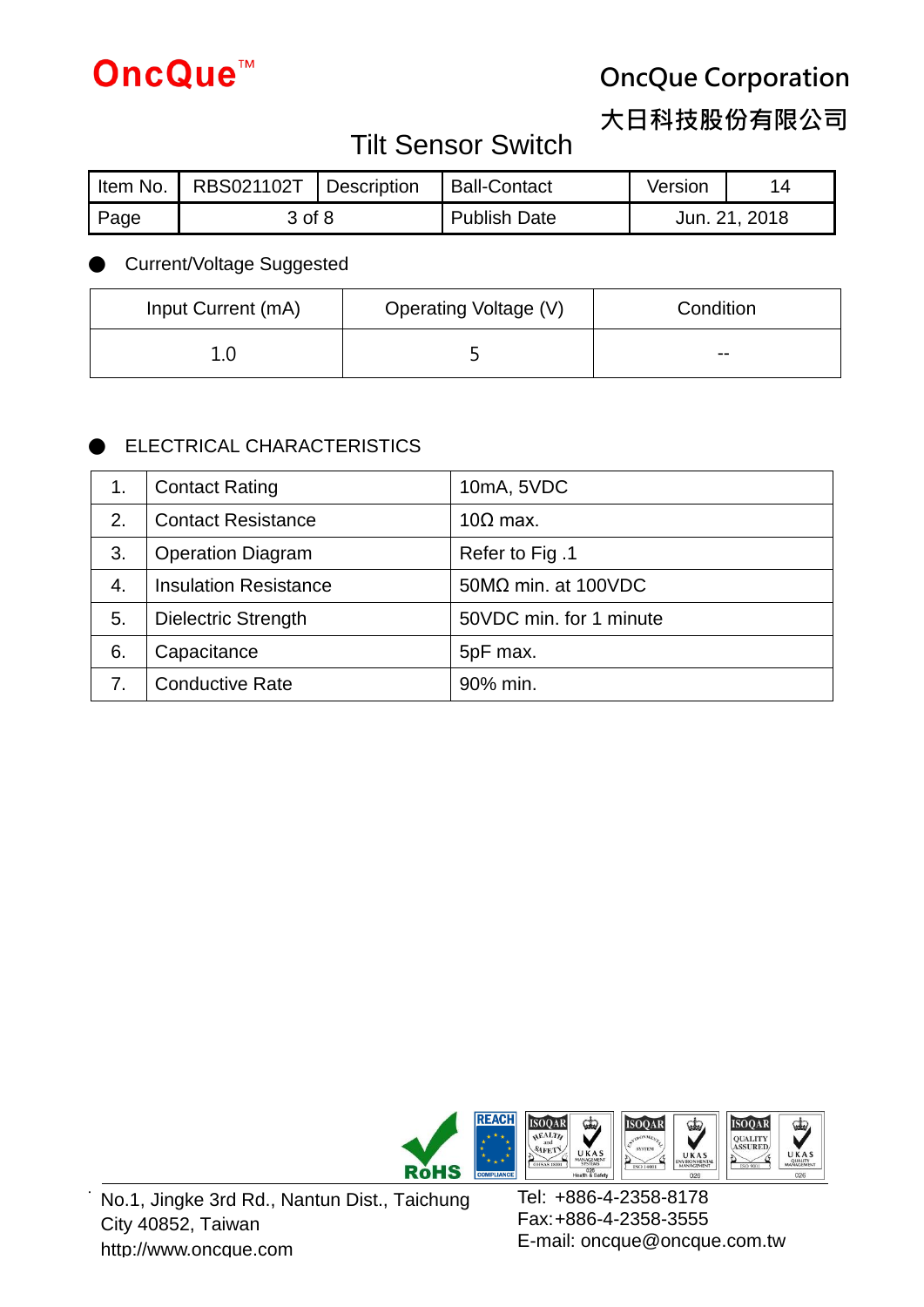

**大日科技股份有限公司**

# Tilt Sensor Switch

| Item No. | RBS021102T   Description |  | Ball-Contact        | Version |               |
|----------|--------------------------|--|---------------------|---------|---------------|
| Page     | 4 of 8                   |  | <b>Publish Date</b> |         | Jun. 21, 2018 |

#### RELIABLE TEST ITEMS

Reliable Test for RBS021102T

|   | <b>Test Item</b>             | Contents                            |
|---|------------------------------|-------------------------------------|
|   | <b>IR Reflow</b>             | Peak temp.= $255 - 260^{\circ}$ C   |
| 2 | <b>Operating Temperature</b> | $-25^{\circ}$ C ~ 85 $^{\circ}$ C   |
| 3 | <b>Storage Temperature</b>   | $-40^{\circ}$ C ~ 85 $^{\circ}$ C   |
| 4 | Humidity                     | 40 °C / 95%RH                       |
| 5 | <b>Mechanical Life</b>       | 2 Hz, horizontal<br>1,000,000 times |
| 6 | <b>Electrical Life</b>       | 100,000 times                       |

#### SOLDERING CONDITION

Following soldering conditions are for reference only, please use soldering information that solder paste manufacturer recommends.

| Condition<br>Suitable<br>Production<br><b>Process</b> | Soldering<br>Temperature                                                              | <b>Soldering Time</b> | Wattage of<br><b>Manual Soldering</b>                    | Type       |
|-------------------------------------------------------|---------------------------------------------------------------------------------------|-----------------------|----------------------------------------------------------|------------|
| <b>IR Reflow</b>                                      | Please refer to following < Table<br>of classification Reflow profile ><br>and Fig. 2 |                       |                                                          | <b>SMD</b> |
| <b>Manual Soldering</b>                               | $300 \pm 5^{\circ}$ C<br>< 3 seconds max.                                             |                       | 30W or<br>Temperature-<br>controlled manual<br>soldering | <b>SMD</b> |



No.1, Jingke 3rd Rd., Nantun Dist., Taichung City 40852, Taiwan http://www.oncque.com

.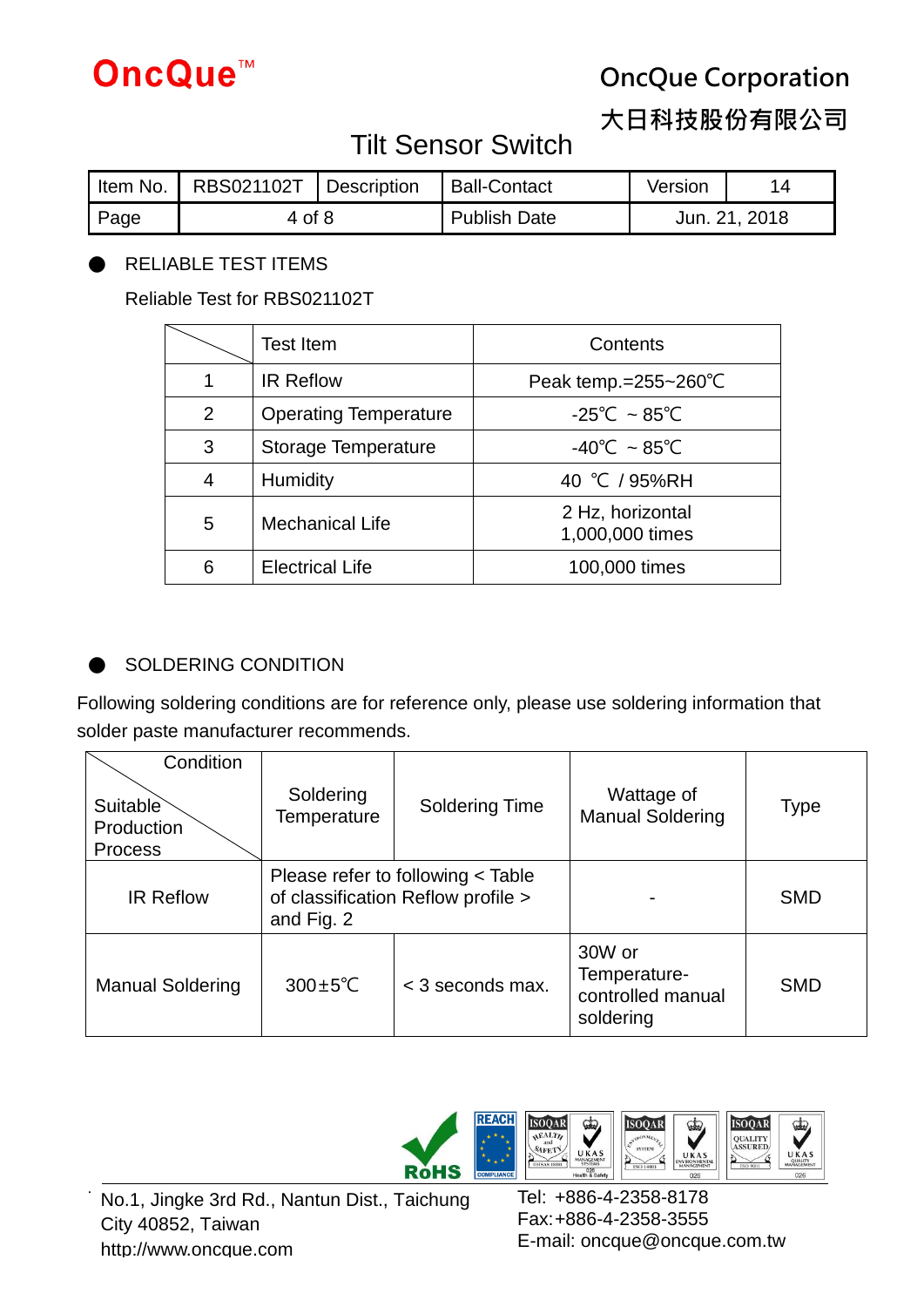

**大日科技股份有限公司**

### Tilt Sensor Switch

| Item No. | RBS021102T Description |  | Ball-Contact        | Version       |  |
|----------|------------------------|--|---------------------|---------------|--|
| Page     | 5 of 8                 |  | <b>Publish Date</b> | Jun. 21, 2018 |  |

#### < Table of classification Reflow profile>

| Item                                                                                                                                                                                                     | Pb process       | Pb free process  |
|----------------------------------------------------------------------------------------------------------------------------------------------------------------------------------------------------------|------------------|------------------|
| <b>Pre-heat and Soak</b>                                                                                                                                                                                 | 100 °C           | 150 °C           |
| Temperature min. (Tsmin)                                                                                                                                                                                 | 150 °C           | 200 °C           |
| Temperature max. (Tsmax)                                                                                                                                                                                 |                  |                  |
| Time (Tsmin to Tsmax)(ts)                                                                                                                                                                                | 60-120 seconds   | 60-120 seconds   |
| Average Rate of temperature rising up<br>(Tsmax to Tp)                                                                                                                                                   | 3 °C/second max. | 3 °C/second max. |
| Liquidous Temperature<br>(TL)                                                                                                                                                                            | 183 °C           | 217 °C           |
| Time at Liquidous (tL)                                                                                                                                                                                   | 60-150 seconds   | 60-150 seconds   |
| Peak package body Temperature<br>$(Tp)^*$                                                                                                                                                                | 230 °C ~235 °C * | 255 °C ~260 °C * |
| Classification temperature(Tc)                                                                                                                                                                           | 235 °C           | 260 °C           |
| Time(tp) <sup>**</sup> within 5 $\degree$ C of the<br>specified classification temperature<br>(Tc)                                                                                                       | 20** seconds     | 30** seconds     |
| Average ram-down Rate<br>(Tp to Tsmax)                                                                                                                                                                   | 6 °C/second max. | 6 °C/second max. |
| Time 25 °C to peak temperature                                                                                                                                                                           | 6 minutes max.   | 8 minutes max.   |
| * Tolerance for peak profile temperature (Tp) is defined as a supplier minimum and a user maximum.<br>** Tolerance for time at peak profile temperature (tp) is defined as a supplier minimum and a user |                  |                  |

temperature (tp) is defined as a supplier minimum and a user maximum.



.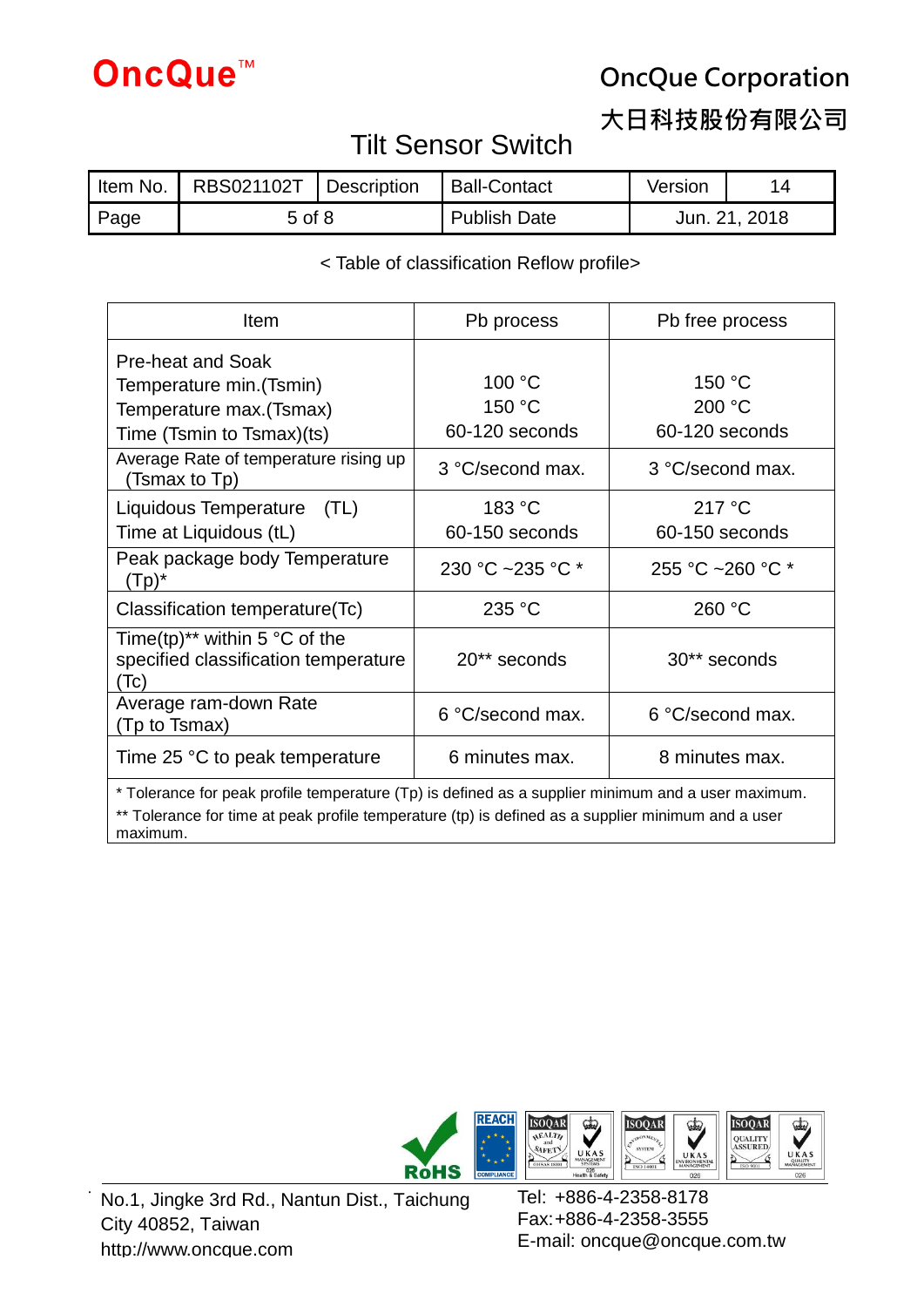

**大日科技股份有限公司**

### Tilt Sensor Switch

|      | Item No.   RBS021102T   Description |  | Ball-Contact        | Version |               |
|------|-------------------------------------|--|---------------------|---------|---------------|
| Page | 6 of 8                              |  | <b>Publish Date</b> |         | Jun. 21, 2018 |

Fig. 2





No.1, Jingke 3rd Rd., Nantun Dist., Taichung City 40852, Taiwan http://www.oncque.com

.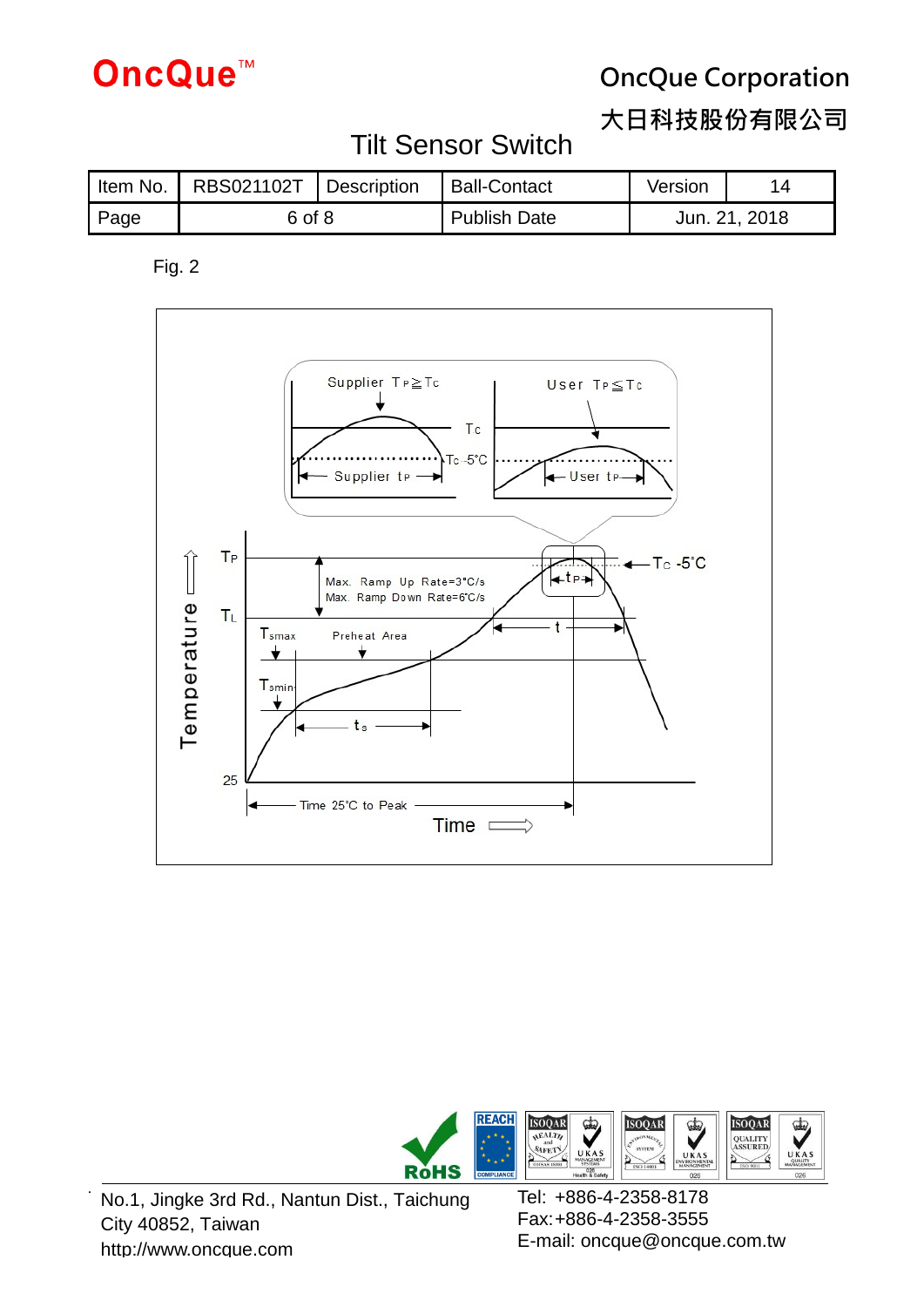

**大日科技股份有限公司**

# Tilt Sensor Switch

|      | Item No.   RBS021102T   Description |  | Ball-Contact | Version |               |
|------|-------------------------------------|--|--------------|---------|---------------|
| Page | <sup>7</sup> of 8                   |  | Publish Date |         | Jun. 21, 2018 |

**PACKAGE** 

| Part Number | Package   | Quantity    | Total       | Dimension(mm)  |
|-------------|-----------|-------------|-------------|----------------|
| RBS021102   | PE Bag    | $1,000$ pcs | $1,000$ pcs | 205L*145W      |
|             | Inner Box | 10 PE Bags  | 10,000 pcs  | 348L*191W*85H  |
|             | Carton    | 3 Boxes     | 30,000 pcs  | 364L*278W*213H |

**※** Package shown as below for reference.



| <b>Part Number</b> | Package     | Quantity               | Total      | Dimension(mm)  |  |
|--------------------|-------------|------------------------|------------|----------------|--|
| RBS021102T         | Tape & reel | 2,000 pcs<br>2,000 pcs |            | φ330*25H       |  |
|                    | Inner Box   | 2 Reels                | 4,000 pcs  | 355L*340W*68H  |  |
|                    | Carton      | 4 Boxes                | 16,000 pcs | 373L*358W*309H |  |

**※** Package shown as below for reference.





No.1, Jingke 3rd Rd., Nantun Dist., Taichung City 40852, Taiwan http://www.oncque.com

.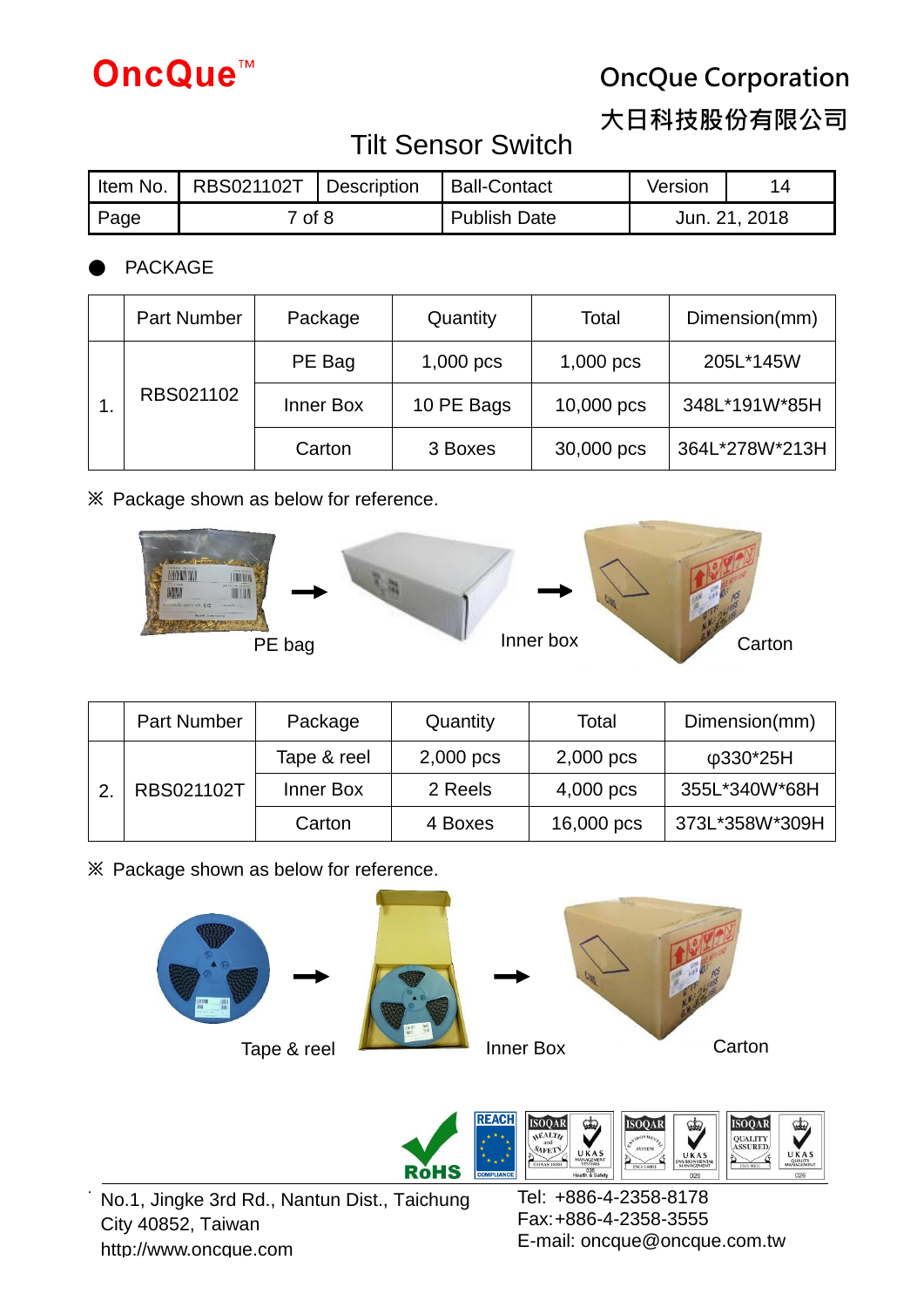

### **大日科技股份有限公司**

### Tilt Sensor Switch

|      | Item No.   RBS021102T   Description |  | Ball-Contact | Version       | 14 |
|------|-------------------------------------|--|--------------|---------------|----|
| Page | 8 of 8                              |  | Publish Date | Jun. 21, 2018 |    |

#### ● NOTES

- 1. Suggestion for usage: For vibration usage or application, we suggest to add hysteresis for IC; if vibration is heavy, optical type of sensor switch is recommended.
- 2. For the continued product improvement as one of the company policy, specifications may change or update without notice. The latest information can be obtained through our sales offices. Normally, all products are supplied under our standard conditions.
- 3. If buyer's products will stay in power supply for a long time which needs very high stability, optical sensor switch is strongly recommended.

#### PRECAUTIONS FOR USE

- 1. If the products is intended to be used for other endurance equipment requiring higher safety and reliability such as life support system, space and aviation devices, disaster and safety system, it's necessary to make verification of conformity or contact us for the details before using.
- 2. Do not try to clean the switch with a solvent or similar substance after the soldering process.
- 3. Use water-soluble flux may damage the switch.
- 4. Please follow the soldering instruction accordingly, otherwise might lead to defective.
- 5. Do not use switch in the environment of high humidity, because such an environment may cause the leakage current between the terminals.
- 6. Please do not exceed the rated load as there will be a risk of disabling the product function.
- 7. In the circuit, switch should not be near or directly connected with the magnetic component solder joints (for example: relays, transformers, etc.).



.